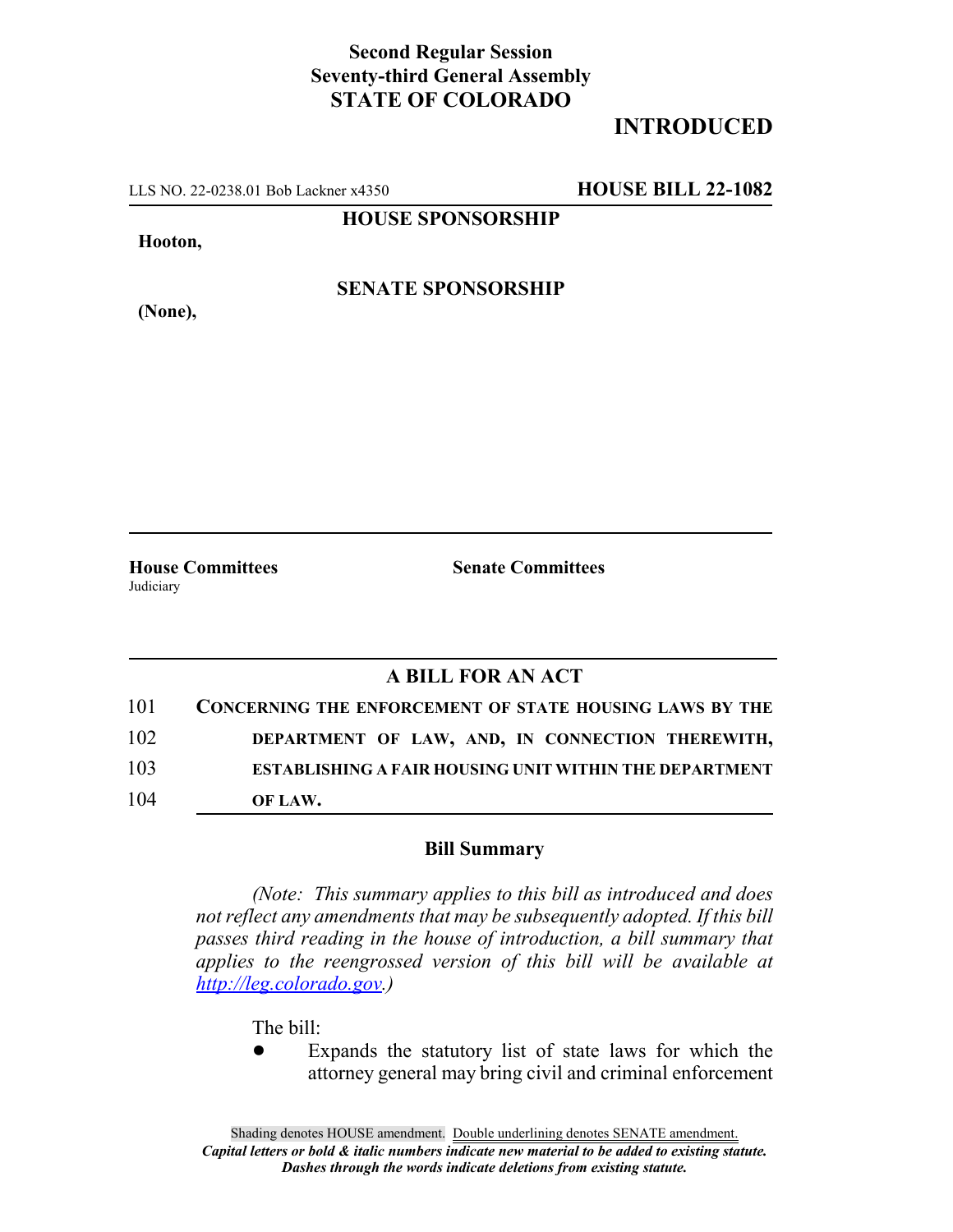actions to include various statutory provisions relating to housing; and

**•** Creates the fair housing unit within the department of law.

| $\mathbf{1}$   | Be it enacted by the General Assembly of the State of Colorado:      |
|----------------|----------------------------------------------------------------------|
| $\overline{2}$ | <b>SECTION 1.</b> In Colorado Revised Statutes, 24-31-101, amend     |
| 3              | $(1)(i)$ as follows:                                                 |
| 4              | 24-31-101. Powers and duties of attorney general. (1)<br>The         |
| 5              | attorney general:                                                    |
| 6              | May bring civil and criminal actions to enforce state laws,<br>(i)   |
| 7              | including actions brought pursuant to:                               |
| 8              | (I) The "Colorado Antitrust Act of 1992" in article 4 of title 6;    |
| 9              | (II) The "Colorado Consumer Protection Act" in article 1 of title    |
| 10             | 6;                                                                   |
| 11             | (III) The "Unfair Practices Act" in article 2 of title 6;            |
| 12             | (IV) Article 12 of title 6; and sections $6-1-110$ , $11-51-603.5$ , |
| 13             | $24-34-505.5$ , and $25.5-4-306$ ;                                   |
| 14             | (V) SECTION $6-1-110$ ;                                              |
| 15             | (VI) SECTION 11-51-603.5;                                            |
| 16             | (VII) SECTION 24-34-505.5;                                           |
| 17             | (VIII) SECTION 25.5-4-306;                                           |
| 18             | (IX) THE "IMMIGRANT TENANT PROTECTION ACT" IN PART 12 OF             |
| 19             | ARTICLE 12 OF TITLE 38;                                              |
| 20             | (X) THE "MOBILE HOME PARK ACT" IN PART 2 OF ARTICLE 12 OF            |
| 21             | TITLE 38;                                                            |
| 22             | (XI) THE "MOBILE HOME PARK ACT DISPUTE RESOLUTION AND                |
| 23             | ENFORCEMENT PROGRAM" IN PART 11 OF ARTICLE 12 OF TITLE 38;           |
| 24             | (XII) PART 1 OF ARTICLE 12 OF TITLE 38; AND                          |
|                |                                                                      |